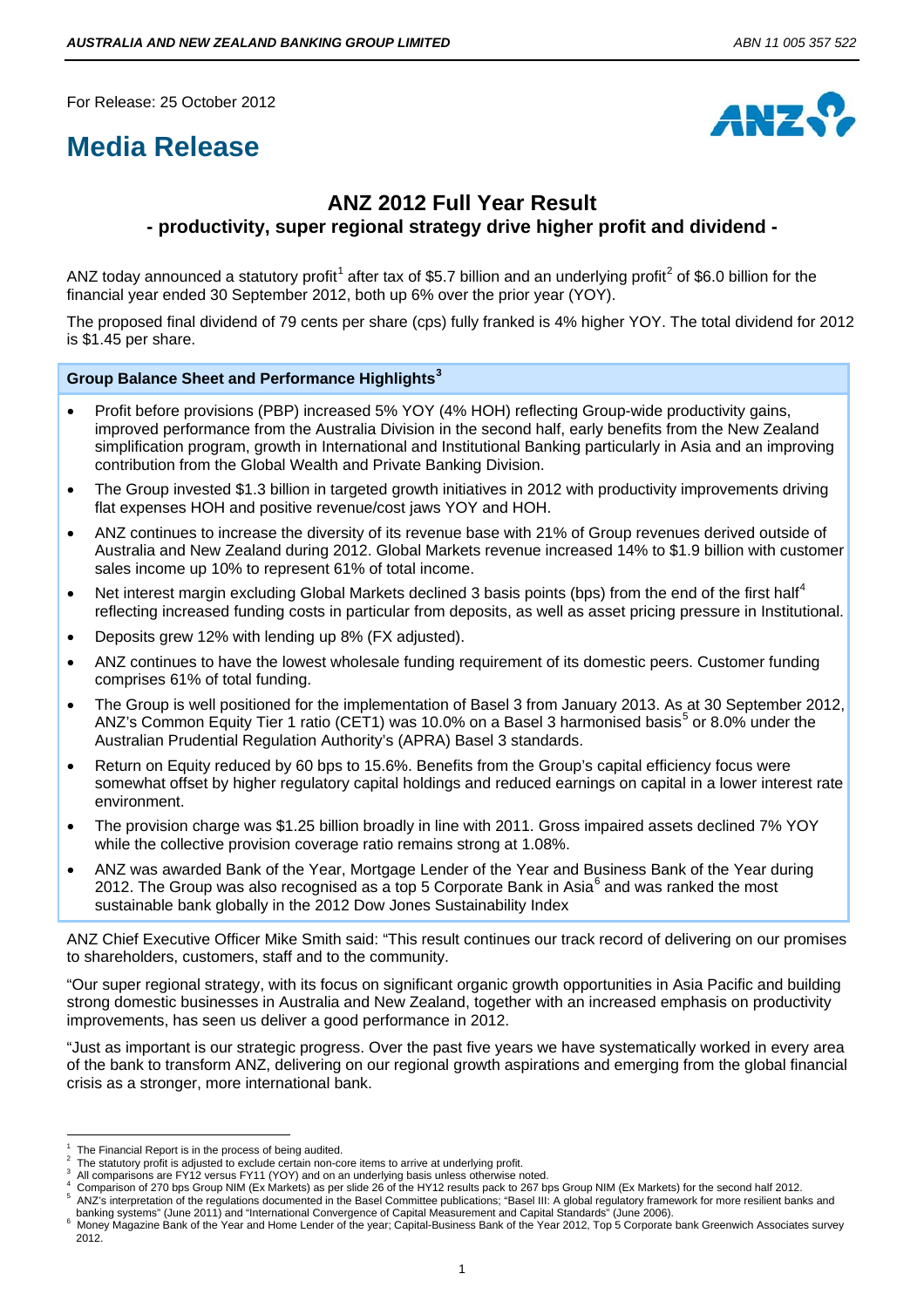"Our results also show that management has been proactively responding to fast changing and challenging conditions in different markets to drive both growth and productivity.

"The Asia Pacific Europe and America (APEA) network now drives 21% of Group revenue<sup>[7](#page-1-0)</sup>; Greater China is now our third largest market in terms of earnings," Mr. Smith said.

Commenting on the 2012 result, Mr Smith said: "Our performance was consistent with the expectations we outlined at the Half Year result and in our August trading update. The results demonstrate continued progress with our super regional strategy while also adapting ANZ to the lower growth environment where tight management of costs and capital is increasingly important.

"While we have continued to invest in our strategy, the increasing focus on productivity has delivered lower cost growth, particularly in the second half where the cost to income ratio fell 110 basis points to 45.1%.

"Performance in the Australia Division improved during the second half. This saw us produce a good result based on market share gains, tight management of margins and a strong productivity focus. Retail performed well across all segments and Commercial saw customer numbers increase, particularly in Small Business Banking.

"The International and Institutional Banking Division delivered significant growth in a number of priority segments based on the connectivity of our network. This included strong performances in Natural Resources, Trade and Supply Chain and Global Markets particularly in Foreign Exchange, although performances in Agriculture and Infrastructure were more subdued. Commercial in Asia achieved good growth. We also made progress in adapting the business to the new operating environment, particularly in Australia where subdued trading conditions and significant margin pressure are necessitating continuing change.

"The New Zealand Division delivered another good performance. The credit environment continues to improve and business simplification is showing benefits through productivity gains, good customer satisfaction outcomes, market share growth in key segments and higher staff engagement. We have also announced we will move to one brand and this weekend we will complete the move to one technology platform.

"Profits from the newly-formed Global Wealth and Private Banking Division were flat reflecting market conditions but importantly, having put a new management focus on this business, we saw an improving contribution in the second half with better insurance results, higher investment earnings and productivity improvements. We will be updating investors on the direction of this business next month," Mr Smith said.

Mr Smith added: "With the global economy softening, it's clear that the post-GFC lower growth business environment will be with us for the foreseeable future, as will the requirement to operate with higher levels of regulatory capital and higher funding and liquidity costs. ANZ has the right strategy focused on regional growth markets and we have been making the necessary structural adjustments, including a shift to emphasise productivity improvements and capital efficiency.

"Although the operating environment in 2013 looks more challenging with stronger headwinds in a number of areas, our unique growth strategy and the momentum we have in adapting to the new environment means we are well placed to deliver value and performance to shareholders in 2013," Mr Smith said.

### **PERFORMANCE BY DIVISION[8](#page-1-1)**

#### **AUSTRALIA**

Divisional profit grew 4% (up 10% HOH) with PBP up 2% (up 11% HOH). Market share gains in traditional banking, affluent retail and household deposits and lending have been a feature of the 2012 performance with ANZ recognised with a number of awards including Bank of the Year, Home Lender of the Year and Business Bank of the Year.

Retail lending grew 7% with mortgage lending growing above system. ANZ's share of household deposits has grown consistently over the past three years, up 30 bps in 2012. Commercial lending grew 9% driven by increased customer numbers and share of wallet. The Commercial business is harnessing ANZ's regional connectivity with trade finance revenues attributable to Commercial Clients up 20% YOY and Global Markets revenues up 40% YOY.

The Australia Division is transforming its cost base. Costs fell HOH while revenue/cost jaws were positive both YOY and HOH. Further productivity improvements will be driven by greater use of digital platforms, automation and simplification of products and processes. The branch transformation program, part of the recently announced "Banking on Australia" program will deliver an improved customer experience and a more flexible lower cost footprint.

Despite recovering 4 bps HOH the Divisional margin declined YOY reflecting the ongoing impact of elevated funding costs, in particular for deposits.

<span id="page-1-1"></span><span id="page-1-0"></span>i.  $^7$  APEA network revenue is total revenue derived from outside Australia and New Zealand regardless of booking point.  $^8$  Comparisons are all FY12 compared to FY11 (YOY) and on an underlying basis unless otherwise noted.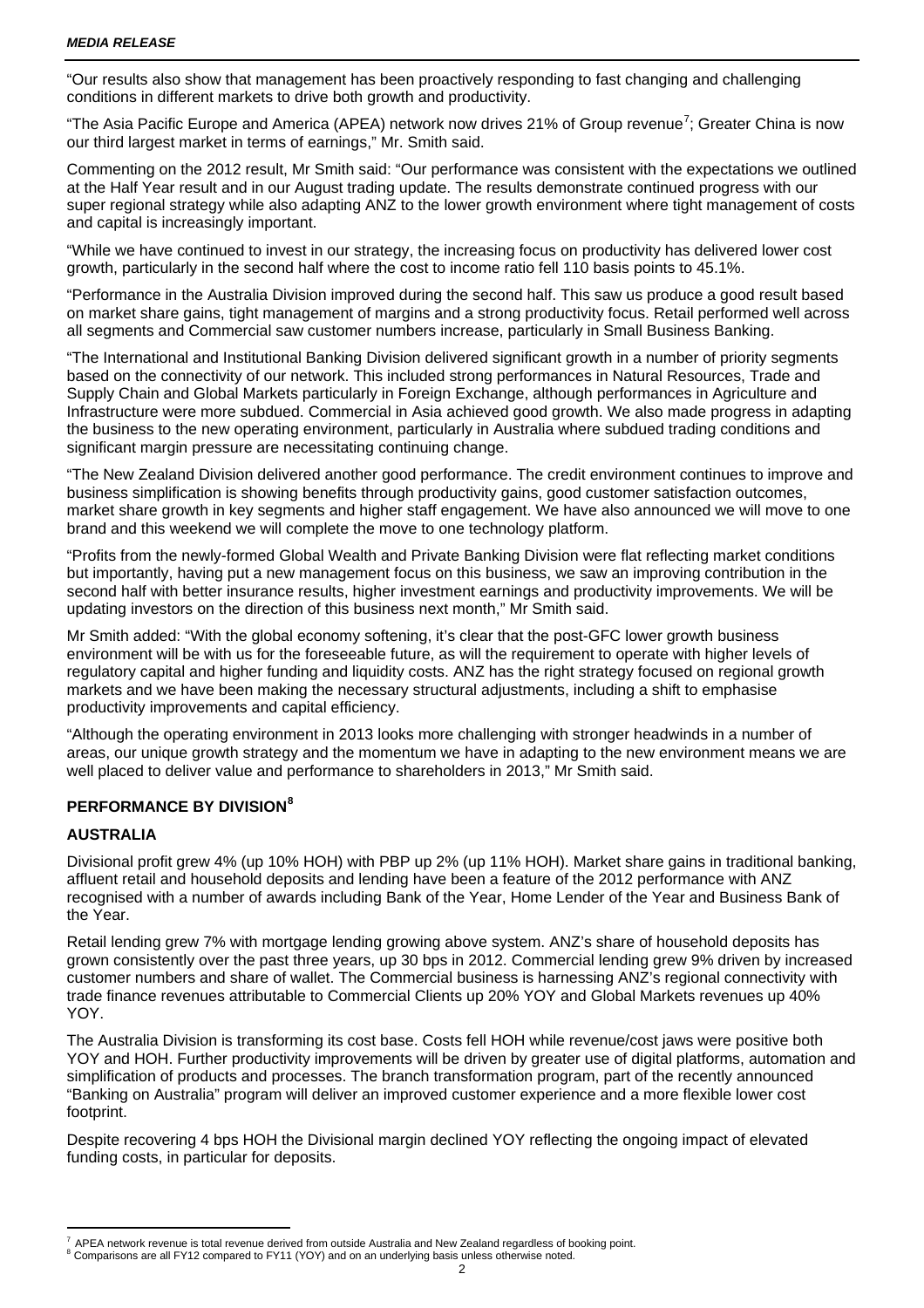Credit quality is performing to expectations. Mortgage delinquencies have continued to decline across all bands (30, 60 and 90 days) however softening economic conditions, particularly in regional Australia, drove increased provision charges.

#### **INTERNATIONAL AND INSTITUTIONAL BANKING DIVISION (IIB)**

Profit from International and Institutional Banking grew 3% with PBP up 7%. IIB continues to grow and diversify earnings by priority geography, product and customer, reducing its historical reliance on Institutional lending and interest rate trading.

Transaction Banking profit increased 23%, Trade and Supply Chain profit was up 47% and Global Markets profit grew 22%. In line with our strategy, around two thirds of Global Markets revenue is now from customer sales and more than half of sales revenue now comes from Foreign Exchange. Overall, 43% of the Division's revenue and 54% of deposits are now derived from outside Australia and New Zealand.

An 11% increase in lending volumes was driven predominantly by APEA where the lending book is dominated by shorter duration trade finance which grew 30%. Challenging macro conditions and tightening margins which declined 19 bps during the second half saw Global Loans profit decline 17%. The difficult margin outcome, particularly in Australia, reflected increased funding and liquidity costs, asset pricing competition and the shift to shorter duration, lower risk assets. Deposits increased 10% YOY with APEA Retail deposits up 17% to \$13.4 billion.

Revenue to cost jaws were neutral, with expenses declining 1% in the second half.

Institutional's gross impaired assets reduced 4% due to a combination of repayments, upgrades and write-offs. The impairment charge was up 46% with losses on a few legacy loans in Australia partially offset by collective provision releases from associated concentration risk provisions.

#### **NEW ZEALAND** (all figures in NZD)

New Zealand Division profit increased 11% with PBP up 4%. The credit environment continues to improve in New Zealand and the Division's simplification focus is delivering benefits including productivity gains and market share growth in key segments. The cost to income ratio fell by 100 bps to 43.9%.

Lending volumes increased 3% with momentum particularly evident in the second half reflecting an increased focus on mortgages in the Auckland region and on the Small Business segment. Deposits increased 9% with good growth in Retail and in Small Business Banking deposits.

In Retail, strong underlying profit growth was driven by balance sheet growth and strong cost control which helped mitigate a tightening margin environment. In Commercial the business is leveraging ANZ's super regional strategy with revenues from Trade Finance up 21% YOY.

In late September ANZ announced it would be merging the ANZ and National Bank brands using the ANZ brand. There is a comprehensive brand and customer management program in place that will run over the coming months.

Credit quality has continued to strengthen. Delinquency rates have declined and gross impaired assets have decreased by 21%. The provision charge declined 12% YOY and 12% HOH.

## **GLOBAL WEALTH AND PRIVATE BANKING[9](#page-2-0)**

Despite flat profit growth YOY the Global Wealth and Private Banking Division's performance improved half on half, reflecting better performance in insurance and investment earnings and a decline in costs as productivity benefits emerged. The cost to income ratio improved significantly HOH down 350 bps to 56.3%.

Funds under management (FUM) increased 6% with New Zealand performing strongly up 15%. Favourable claims experience partially offset higher lapse rates with net insurance income increasing 4% during the second half and annual individual in-force premiums up 11% YOY and 7% HOH.

#### **BALANCE SHEET, CAPITAL, LIQUIDITY AND FUNDING**

ANZ is managing returns to shareholders with a focus on executing the Group's strategy in the most capital efficient way.

The Group has raised around \$11 billion of additional capital since 2007 to strengthen the balance sheet and is well positioned for the implementation of the new Basel 3 capital rules from January 2013. ANZ's CET1 ratio stands at 10.0% on a Basel 3 fully harmonised basis or 8.0% under the APRA Basel 3 requirements. The CET1 increase of 55 bps in FY12 was driven by organic capital generation before dividends of 106 bps and capital optimisation initiatives of 28 bps. With the capital strengthening phase now largely complete, ANZ will be removing the 1.5% discount on the Dividend Reinvestment Plan effective as of the forthcoming final dividend.

<span id="page-2-0"></span>i. 9 ANZ announced the formation of the Global Wealth and Private Banking business in February 2012. It encompasses Wealth Management, Insurance, Private Banking and E\*Trade online broking and services more than two million customers across ANZ's key regions.